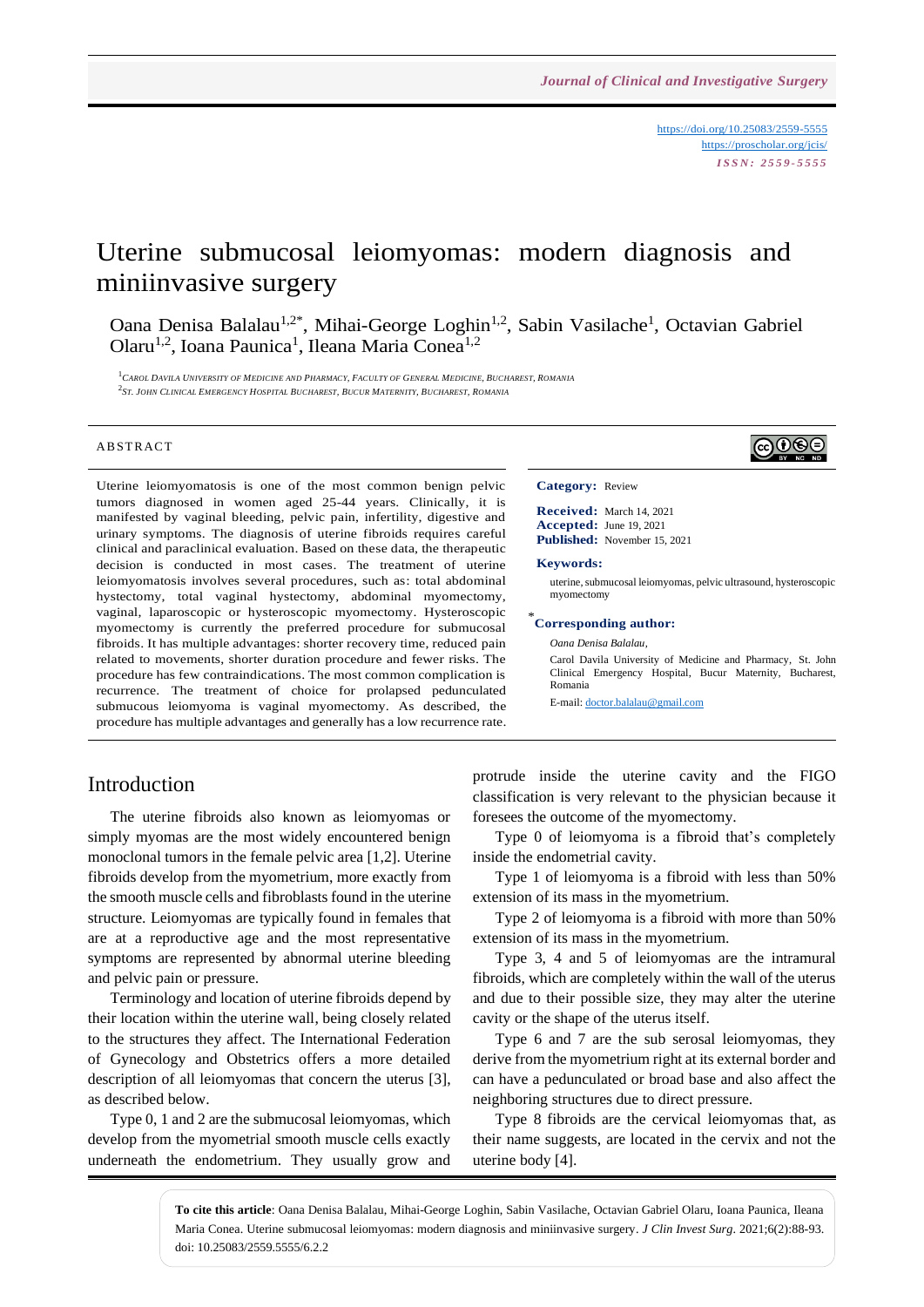# Discussion

#### *Prevalence*

The uterine leiomyoma is the most frequently encountered benign tumor in the pelvic area of female patients. Its incidence is relatively difficult to assess accurately due to the lack of studies. In addition, the prevalence can be underestimated due to the fact that most studies were performed on symptomatic patients or those who underwent a hysterectomy procedure. Most studies have shown that between the ages of 25 and 44 the incidence of leiomyomas is proportional to the patient's age. Regarding the race, it was observed that the prevalence of uterine fibroids is higher in black patients compared to white females and has a rate of about 3 to 1. In the general population, the incidence rate of uterine fibroids diagnosed by imagistic investigations or following a hysterectomy for other causes is about 9.2 per 1000 females overall [1-3,5].

#### *Risk factors and prevention*

There are a lot of external and internal factors that can influence the development of uterine leiomyoma. Early menarche (under 10 years of age), a poor diet, obesity, alcohol consumption (especially beer), the black race, essential hypertension and a familial predisposition are linked with a greater risk of fibroid genesis. On the other hand, factors like being physically active, having a healthy diet and having one or more pregnancies are all linked to having a lower risk of developing uterine fibroids [6-10].

#### *Clinical features*

Uterine fibroids are discovered incidentally on routine pelvic imaging or when they make the patient seek medical attention due to the symptomatology. Most of the uterine leiomyomas are asymptomatic due to their small size, but despite that many women encounter significant issues that affect their quality of life. The symptoms have a direct link with the size, number and location of the tumors. A myomatous uterus is described in size as a gravid one, more exactly in menstrual weeks [11,12].

In practice there are four main symptoms that occur separately or grouped in a patient with uterine fibroids:

- 1. Heavy or prolonged menstrual bleeding
- 2. Bulk symptoms
- 3. Reproductive dysfunction
- 4. Pelvic pain (during the menses or outside them)

Usually, patients do not associate symptoms with uterine leiomyomas because they appear to be unrelated to the actual disease. Also, their onset is insidious and can cause the patient to attribute them to the aging process, or other problems unrelated to the real condition. Taking into account these things, we can say that patient education is important for detecting the onset of symptoms, which can be correlated with the imaging investigations or the physical examination. Finally, the size of the uterus can be helpful because many patients experience symptoms comparable with a pregnancy of 12 weeks gestational age [12-14].

#### *Diagnosis*

The diagnosis of uterine fibroids is generally established on pelvic examination and ultrasound examination which are often very suggestive. The symptoms that are not always present do nothing but suggest this diagnosis. The histopathological examination is performed only in cases where, a differential diagnosis with a neoplasm that has as a starting point the uterine tissue, is necessary [13].

During the consultation, the patient's anamnesis and her obstetrical and gynecological history are taken into account. Physical examination may reveal an enlarged uterus with an irregular surface. In the case of small submucosal or intramural fibroids, the pelvic examination may not show any change, at least at clinical evaluation. Symptoms such as heavy or prolonged menstrual bleeding, pelvic pain, or fertility problems may raise the suspicion of uterine fibroids and should be evaluated in detail [13,14].

#### Pelvic ultrasound

Pelvic ultrasound is the investigation of choice in uterine leiomyomatosis and is the one that most often makes the diagnosis. Other investigations such as saline infusion ultrasonography, hysteroscopy or magnetic resonance imaging are used depending on the patient's clinical indications [13-15].

The first step of the paraclinical examination is the ultrasound examination which has a sensitivity of 95-100% in highlighting the presence of fibroids in a uterus smaller in size than a 10 weeks of gestation uterus. The exact location of tumors becomes difficult in a larger uterus. Usually, the fibroids appear as hypoechoic formations, round-oval, well delimited and with a shadow cone.

The second step is to examine the uterine cavity in patients with suspected submucosal fibroids or who wish to preserve fertility. This can be examined using saline infusion ultrasonography that shows very well the submucosal and intramural fibroids that protrude into the uterine cavity. Another procedure that can be used for the same purpose is hysteroscopy. It can classify exactly the lesions that occupy a space in the uterine cavity, intracavitary formations, type 0 fibroids. It can also be useful to decide the type of treatment.

#### Magnetic resonance imaging

The last step of the paraclinical examination is magnetic resonance imaging. This investigation is indicated when the presence of a uterine neoplasm is suspected. It is the most efficient method to highlight the location and size of the lesions and can also distinguish between fibroids, adenomas and adenomyosis. Due to the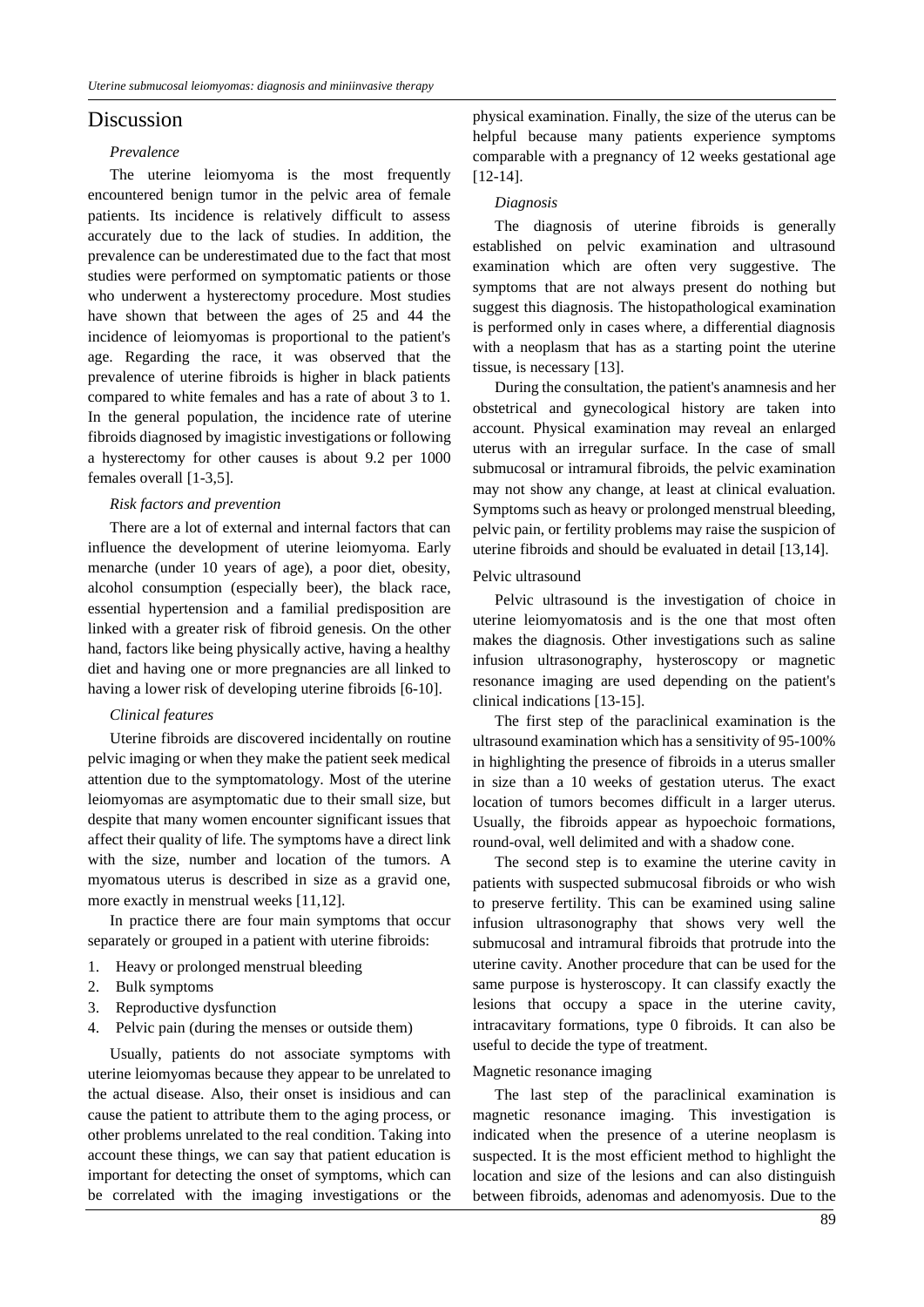high costs, it is indicated for patients who require complex surgeries. It is also useful before performing the uterine artery embolization procedure because MRI can approximate the results of this intervention [14-18].

### *Treatment of submucosal fibroids*

In the past, the treatment of choice for submucosal fibroids was hysterectomy or abdominal myomectomy. These procedures have now been replaced by hysteroscopic myomectomy, a minimally invasive procedure that removes these lesions safely and effectively [19,20]. This intervention is used to remove intracavitary uterine fibroids and submucosal fibroids and some intramural fibroids. The advantages of hysteroscopic myomectomy are: the procedure can be performed on an outpatient basis, the recovery period is much shorter than a classic surgery, antalgic medication prescribed to the patient is minimal, postoperative restrictions imposed on the patient are minimal, post-procedure mortality is very low and uterine scar lesions are minimal.

### *Indications*

The main indications for the hysteroscopic treatment of submucosal uterine fibroids are abnormal uterine bleeding, recurrent miscarriages and a history of infertility. At the same time, this intervention is also indicated in selected cases of patients with intracavitary fibroids that show symptoms that have as etiology other diseases besides uterine fibroids, such as: dysmenorrhea, leukorrhea, necrotic uterine fibroids after embolization, history of premature birth, postpartum hemorrhage, puerperal infections that have been aggravated by the presence of uterine fibroids and postmenopausal bleeding [21,22].

### *Contraindications*

Contraindications to hysteroscopic myomectomy are: active pelvic infection, pyometra, intrauterine or implanted pregnancy in the cervix, uterine cancer. Other comorbidities of patients such as ischemic heart disease or bleeding diathesis may be relative contraindications, but being a minimally invasive intervention, it is rarely contraindicated [23].

Patients who are candidates for hysteroscopic myomectomy must also meet certain criteria related to the characteristics of uterine fibroids. The main types of fibroids approached by this technique are those with intracavitary evolution. Removal of fibroids that penetrate the myometrium, that are large or sessile can prolong the intervention and can promote the occurrence of perioperative complications. In the case of subserosally and intramural fibroids, hysteroscopic myomectomy cannot completely alleviate the symptoms. The uterine fibroids that can be successfully approached using this intervention are represented by type 0, type I and type II classes, according to the classification of the European Hysteroscopy Society [24-26].

Observational studies have shown the effectiveness of the classification of the European Society of Hysteroscopy in predicting the total resection of fibroids, the results being the following: type 0 with efficacy between 96-97%, type I with efficacy between 86-90% and type II with efficacy between 61-83%. At the same time, the level of penetration in the myometrium is closely correlated with the volume of distended fluid absorbed. This feature was highlighted in a series of 339 hysteroscopic myomectomies in which it was observed that the volume of distended fluid absorbed increased the level of injury to the myometrium. The liquid values depending on the type of uterine fibroids are the following: type  $0 - 450$ ml, type I - 957ml and type II -1682ml [24-26].

### *Complications*

Complications of this procedure are relatively rare, a report of more than 200 hysteroscopic myomectomies revealed a complication rate between 0.8 and 2.6%. Another retrospective study of 235 interventions showed a different incidence rate of complications depending on the number of resected fibroids, 1.4% for resection of a single fibroid and 6.7% for multiple resections of fibroids [27,28].

The main complications occurred during the procedure are:

• uterine perforation: may occur in case of extensive resections.

• excessive absorption of distension fluid: it can also be found in massive resections of fibroids that also affect the myometrial component.

• excessive bleeding: usually blood loss is minimal, around 5-100ml. When excessive bleeding occurs, it is mainly related to preoperative factors related to the patient or is attributed to uterine perforation.

• intrauterine adhesions: the appearance of this complication can generate fertility problems for the patient or problems related to menstruation. Retrospective studies have shown that the incidence rate of this complication varies from 0 to 46% and is higher as more fibroids are resected [27,29,30].

 The results of hysteroscopic myomectomies are quite difficult to assess because there is no consistency in studies on the types of resected fibroids, the degree of complications and the degree of recovery of patients both physically and fertility. At the same time, a series of studies highlight the high degree of satisfaction of patients after the procedure and the effective improvement of symptoms [27,31].

Complete resection of fibroids depends on the degree of penetration of the myometrium, with incomplete resection rate ranging from 5 to 17%. A study of 41 patients found that the 3-year reintervention rate for uterine fibroids was 44% [25,27]. The recurrence rate of uterine fibroids or abnormal uterine bleeding is approximately 20% among patients followed for 3 years postoperatively [32,33].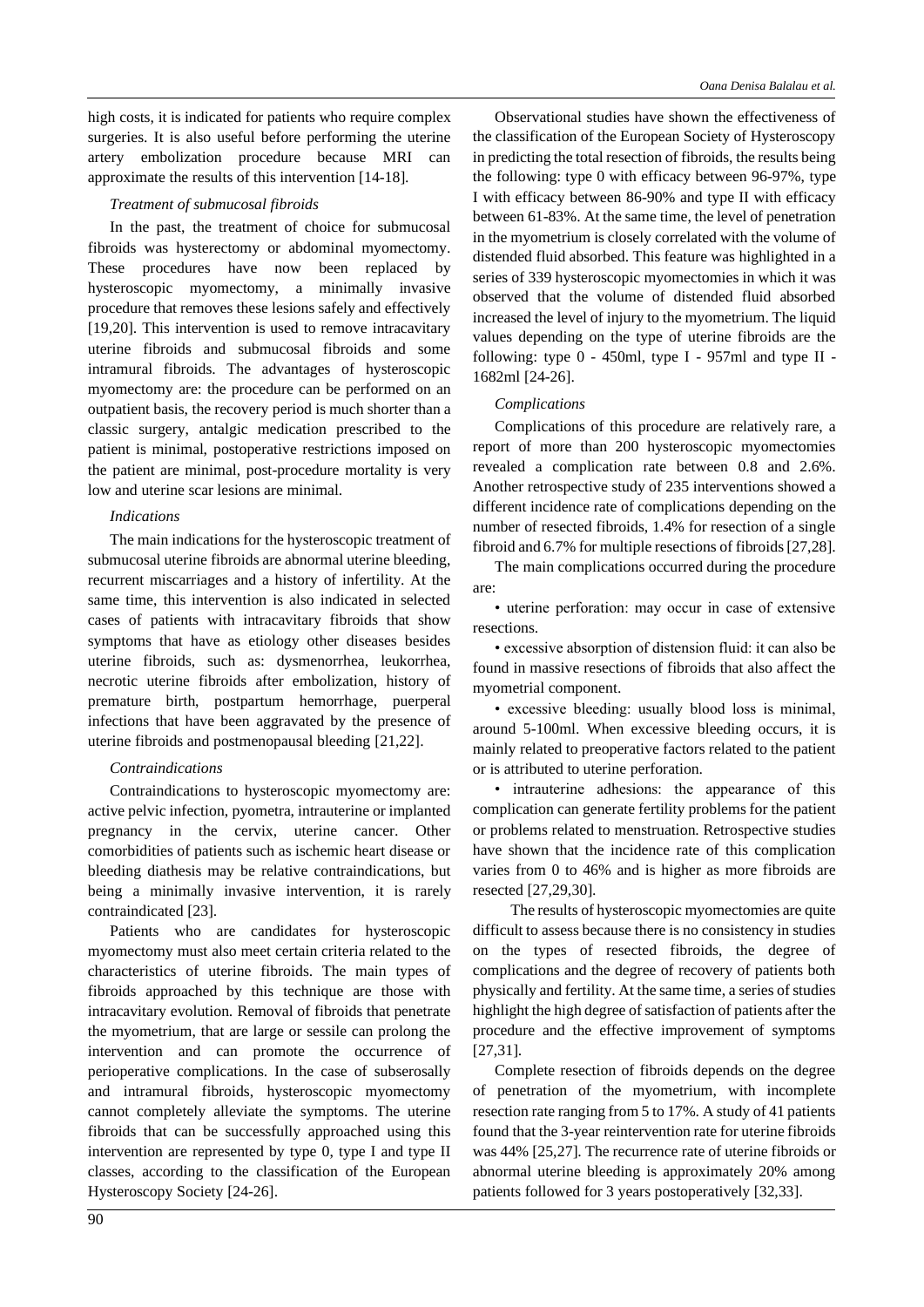The chances of conception are improved in patients who have had a hysteroscopic myomectomy, however the effect on the rate of miscarriages is still unknown. (34)

### *Treatment of prolapsed pedunculated submucous leiomyoma*

Uterine leiomyomas in statu nascendi are peduncled submucosal fibroids that due to uterine contractions are pushed through the cervix. These types of leiomyomas are usually resected by vaginal myomectomy. Removal of prolapsed pedunculated submucous leiomyoma is indicated in most patients, including asymptomatic ones because they may develop symptoms along the way. The intervention is performed either in an outpatient setting or in an operating room. The contraindications are few in number and are mainly represented by severe comorbidities of the patient [35].

Complications of vaginal myomectomy are rare, in a study of 46 patients no postoperative complications were observed. The most common complication is excessive bleeding at the site of fibroid implantation. If hemostasis cannot be performed in a timely manner, exploratory and curative hysteroscopy is indicated. Another complication that can occur is uterine inversion and is due to excessive traction force that is applied to the fibroid before it is resected. There is also a theoretical risk of infection but its frequency is unknown [35,36].

The intervention is effective for most patients, with no reported cases of therapeutic failure except in situations where the fibroid pedicle is difficult to access. The recurrence of the prolapsed leiomyomas has a low frequency. A study of 46 patients who were followed for a period of 5 years showed that 9% of them underwent another vaginal myomectomy and 6% underwent a hysterectomy that was indicated for causes other than fibroids. initially accused. In order to avoid the recurrence of the symptoms specific to uterine leiomyomas, hysteroscopy is indicated after a vaginal myomectomy [35- 37].

After the operation, patients may report uterine cramps and vaginal discharge or bleeding, symptoms that can last several days. The antalgic medication is usually in the minimum dose and the recovery is relatively fast [37].

# **Conclusions**

Uterine fibromatosis is the most common benign tumor pathology in the uterus and causes bleeding outside the menstrual period, uterine deformity and conception problems. Submucosal fibroids are of 3 types and have mainly an indication for hysteroscopic myomectomy. Hysteroscopic myomectomy is indicated for resection of submucosal fibroids type 0, I and II. Hysteroscopic myomectomy is a minimally invasive intervention that is much more effective than conventional surgical treatments

performed by abdominal approach. Hysteroscopic myomectomy has a low rate of postoperative complications and promotes rapid recovery of patients.

The degree of recurrence of fibromatosis is variable and is determined by the number of fibroids and the degree of interest of the myometrium. Accused fibroids are pediculated submucosal fibroids that proliferate through the cervix due to uterine contractility. The accused fibroids have an indication for resection even if the patients are asymptomatic.

Vaginal myomectomy is the chosen intervention for the treatment of fibroids. It is a minimally invasive procedure that can be performed in an outpatient setting or in an operating room. Vaginal myomectomy does not have a high rate of complications and the prognosis is favorable in most cases.

# Conflict of interest disclosure

There are no known conflicts of interest in the publication of this article. The manuscript was read and approved by all authors.

# Compliance with ethical standards

Any aspect of the work covered in this manuscript has been conducted with the ethical approval of all relevant bodies and that such approvals are acknowledged within the manuscript.

### References

- 1. Baird DD, Dunson DB, Hill MC, Cousins D, Schectman JM. High cumulative incidence of uterine leiomyoma in black and white women: ultrasound evidence. *Am J Obstet Gynecol*. 2003 Jan;188(1):100- 7. doi: 10.1067/mob.2003.99
- 2. Serden SP, Brooks PG. Treatment of abnormal uterine bleeding with the gynecologic resectoscope. *J Reprod Med*. 1991 Oct;36(10):697-9.
- 3. Munro MG, Critchley HO, Fraser IS; FIGO Menstrual Disorders Working Group. The FIGO classification of causes of abnormal uterine bleeding in the reproductive years. *Fertil Steril*. 2011 Jun;95(7):2204-8, 2208.e1-3. doi: 10.1016/j.fertnstert.2011.03.079
- 4. Laughlin-Tommaso SK, Hesley GK, Hopkins MR, Brandt KR, Zhu Y, Stewart EA. Clinical limitations of the International Federation of Gynecology and Obstetrics (FIGO) classification of uterine fibroids. *Int J Gynaecol Obstet*. 2017 Nov;139(2):143-148. doi: 10.1002/ijgo.12266
- 5. Buttram VC Jr, Reiter RC. Uterine leiomyomata: etiology, symptomatology, and management. *Fertil Steril*. 1981 Oct;36(4):433-45. doi: 10.1016/s0015- 0282(16)45789-4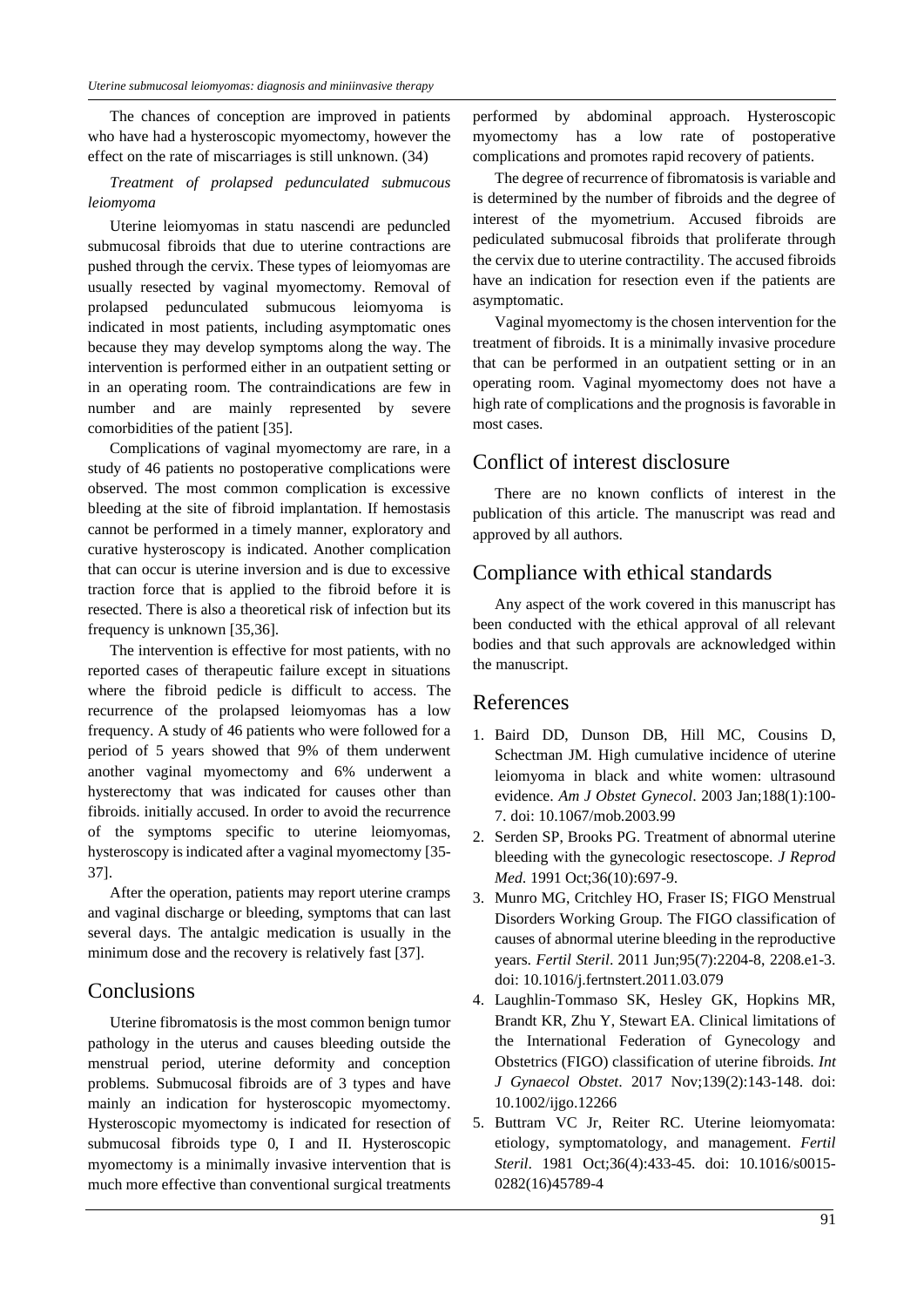- 6. Ross RK, Pike MC, Vessey MP, Bull D, Yeates D, Casagrande JT. Risk factors for uterine fibroids: reduced risk associated with oral contraceptives. *Br Med J (Clin Res Ed)*. 1986 Aug 9;293(6543):359-62. doi: 10.1136/bmj.293.6543.359
- 7. Parazzini F, La Vecchia C, Negri E, Cecchetti G, Fedele L. Epidemiologic characteristics of women with uterine fibroids: a case-control study. *Obstet Gynecol*. 1988 Dec;72(6):853-7. doi: 10.1097/00006250- 198812000-00008
- 8. Marshall LM, Spiegelman D, Goldman MB, Manson JE, Colditz GA, Barbieri RL, Stampfer MJ, Hunter DJ. A prospective study of reproductive factors and oral contraceptive use in relation to the risk of uterine leiomyomata. *Fertil Steril*. 1998 Sep;70(3):432-9. doi: 10.1016/s0015-0282(98)00208-8
- 9. Sarah Sghaier, Montassar Ghalleb, Hanen Bouaziz, Molka Chemlali, Monia Hechiche, Maher Slimane, Khaled Rahal. Sentinel lymphnode for edometrial cancer: where are we? *J Clin Invest Surg*. 2020;5(1):1- 8. doi: 10.25083/2559.5555/5.1/1.8
- 10. Wise LA, Palmer JR, Harlow BL, Spiegelman D, Stewart EA, Adams-Campbell LL, Rosenberg L. Reproductive factors, hormonal contraception, and risk of uterine leiomyomata in African-American women: a prospective study. *Am J Epidemiol*. 2004 Jan 15;159(2):113-23. doi: 10.1093/aje/kwh016
- 11. Ghant MS, Sengoba KS, Recht H, Cameron KA, Lawson AK, Marsh EE. Beyond the physical: a qualitative assessment of the burden of symptomatic uterine fibroids on women's emotional and psychosocial health. *J Psychosom Res*. 2015; 78(5):499-503. doi: 10.1016/j.jpsychores.2014.12.016
- 12. Ghant MS, Sengoba KS, Vogelzang R, Lawson AK, Marsh EE. An Altered Perception of Normal: Understanding Causes for Treatment Delay in Women with Symptomatic Uterine Fibroids. *J Womens Health (Larchmt).* 2016 Aug;25(8):846-52. doi: 10.1089/jwh.2015.5531
- 13. Monleón J, Cañete ML, Caballero V, Del Campo M, Doménech A, Losada MÁ, Calaf J; EME Study Group. Epidemiology of uterine myomas and clinical practice in Spain: An observational study. *Eur J Obstet Gynecol Reprod Biol*. 2018 Jul;226:59-65. doi: 10.1016/j.ejogrb.2018.05.026
- 14. Dueholm M, Lundorf E, Hansen ES, Ledertoug S, Olesen F. Accuracy of magnetic resonance imaging and transvaginal ultrasonography in the diagnosis, mapping, and measurement of uterine myomas. *Am J Obstet Gynecol*. 2002 Mar;186(3):409-15. doi: 10.1067/mob.2002.121725
- 15. Akış S, Kıran G, Göçmen A. The clinical importance of polyp size measurement through two-dimensional saline infusion sonohysterography prior to

hysteroscopic resection in predicting premalignant and malignant endometrial lesions. *Int J Gynaecol Obstet*. 2021 Sep 12. doi: 10.1002/ijgo.13925

- 16. Cicinelli E, Romano F, Anastasio PS, Blasi N, Parisi C, Galantino P. Transabdominal sonohysterography, transvaginal sonography, and hysteroscopy in the evaluation of submucous myomas. *Obstet Gynecol*. 1995;85(1):42-7. doi: 10.1016/0029-7844(94)00298-r
- 17. Omary RA, Vasireddy S, Chrisman HB, Ryu RK, Pereles FS, Carr JC, Resnick SA, Nemcek AA Jr, Vogelzang RL. The effect of pelvic MR imaging on the diagnosis and treatment of women with presumed symptomatic uterine fibroids. *J Vasc Interv Radiol*. 2002 Nov;13(11):1149-53. doi: 10.1016/s1051- 0443(07)61957-5
- 18. Vedantham S, Sterling KM, Goodwin SC, Spies JB, Shlansky-Goldberg R, Worthington-Kirsch RL, Andrews RT, Hovsepian DM, Smith SJ, Chrisman HB. I. Uterine fibroid embolization: preprocedure assessment. *Tech Vasc Interv Radiol*. 2002 Mar;5(1):2- 16. doi: 10.1053/tvir.2002.124463
- 19. Wegienka G, Baird DD, Hertz-Picciotto I, Harlow SD, Steege JF, Hill MC, Schectman JM, Hartmann KE. Self-reported heavy bleeding associated with uterine leiomyomata. *Obstet Gynecol*. 2003 Mar;101(3):431-7. doi: 10.1016/s0029-7844(02)03121-6
- 20. Bohiltea R, Turcan N, Cavinder CM, Ducu I, Paunica I, Andronache LF, Cirstoiu MM. Risk factors, predictive markers and prevention strategies for intrauterine fetal death. An integrative review. *J Mind Med Sci*. 2020; 7(1):52-60. doi: 10.22543/7674.71.P5260
- 21. Akrivis Ch, Varras M, Bellou A, Kitsiou E, Stefanaki S, Antoniou N. Primary postpartum haemorrhage due to a large submucosal nonpedunculated uterine leiomyoma: a case report and review of the literature. *Clin Exp Obstet Gynecol*. 2003;30(2-3):156-8.
- 22. Mason TC, Adair J, Lee YC. Postpartum pyomyoma. *J Natl Med Assoc*. 2005 Jun;97(6):826-8.
- 23. Hudspeth JC, Schwartz M, Fleming P, Ostrander T, Eyllon M. Essential Principles of Preoperative Assessment in Internal Medicine: A Case-Based Teaching Session. *MedEdPORTAL*. 2021 Aug 5;17:11178. doi: 10.15766/mep\_2374-8265.11178
- 24. Wamsteker K, Emanuel MH, de Kruif JH. Transcervical hysteroscopic resection of submucous fibroids for abnormal uterine bleeding: results regarding the degree of intramural extension. Obstet Gynecol. 1993 Nov;82(5):736-40.
- 25. Van Dongen H, Emanuel MH, Smeets MJ, Trimbos B, Jansen FW. Follow-up after incomplete hysteroscopic removal of uterine fibroids. *Acta Obstet Gynecol Scand*. 2006;85(12):1463-7. doi: 10.1080/00016340600984647
- 26. Bacalbasa N, Balescu I, Dimitriu M, Balalau C, Vilcu M, Brezean I. Does sentinel lymph node detection play